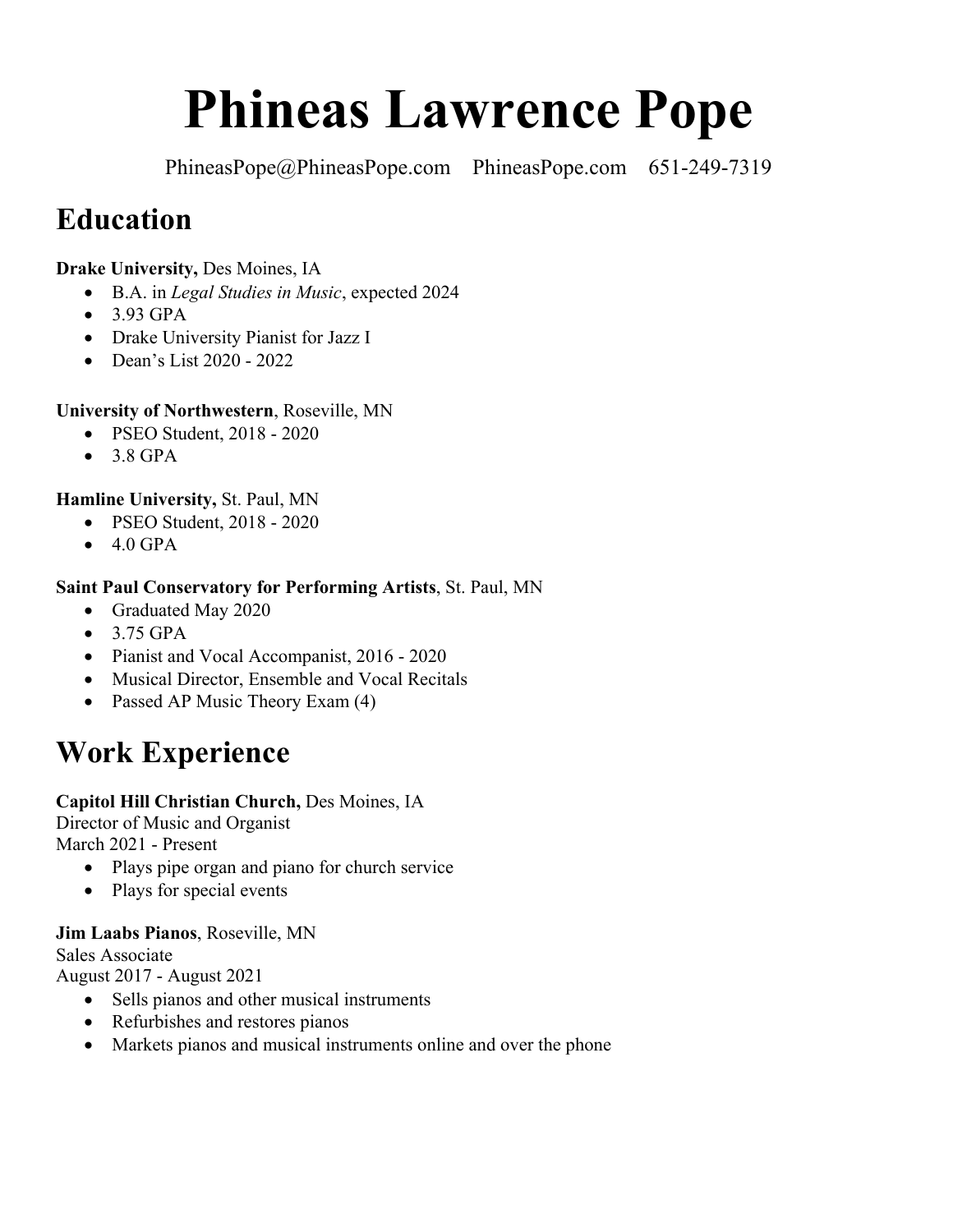#### **House of Hope Presbyterian Church**, St. Paul, MN

Substitute Pianist, Organist, Accompanist January 2016 - Present

- Plays pipe organ and piano for church service
- Operates and broadcasts camera and sound for Sunday live streams

#### **Sounding Sharp Studios,** Des Moines, IA

Piano Instructor

September 2021 – December 2021

- Instructed weekly pianos lessons to students in beginning and intermediate piano
- Developed lesson curriculum based on students' skill level

#### **EagleCrest Presbyterian Homes and Services**, Shoreview, MN

Pianist, Entertainer

December 2015 - December 2019

- Developed new programs for residents
- Played birthday parties by request
- Presented one-hour performances bi-monthly

#### **City of Roseville Parks and Recreation,** Roseville, MN

Lead Staff, June 2021 - August 2021 Staff, June 2020 - August 2020

- Coached soccer and baseball for Roseville youth ages  $3 12$
- Supervised children in day-long summer camps

## **Awards**

- Nominated for American Pianists Association Jazz Award (2022)
- Drake University Music Department Four-Year Scholarship (2020 2024)
- Minnesota Music Teachers Association Level Nine Piano Exam Certificate (2019)
- Minnesota Music Teachers Association Certificate to Enroll (2018)
- Minnesota Music Teachers Association Award (2018)
- Minnesota State Fair,  $1^{st}$  Place Talent Show for Piano Performance (2016)
- Ramsey County Fair, 1<sup>st</sup> Place Talent Show for Piano Performance (2016)
- Multiple Intelligence Music Award, Twin Cities Academy (2016)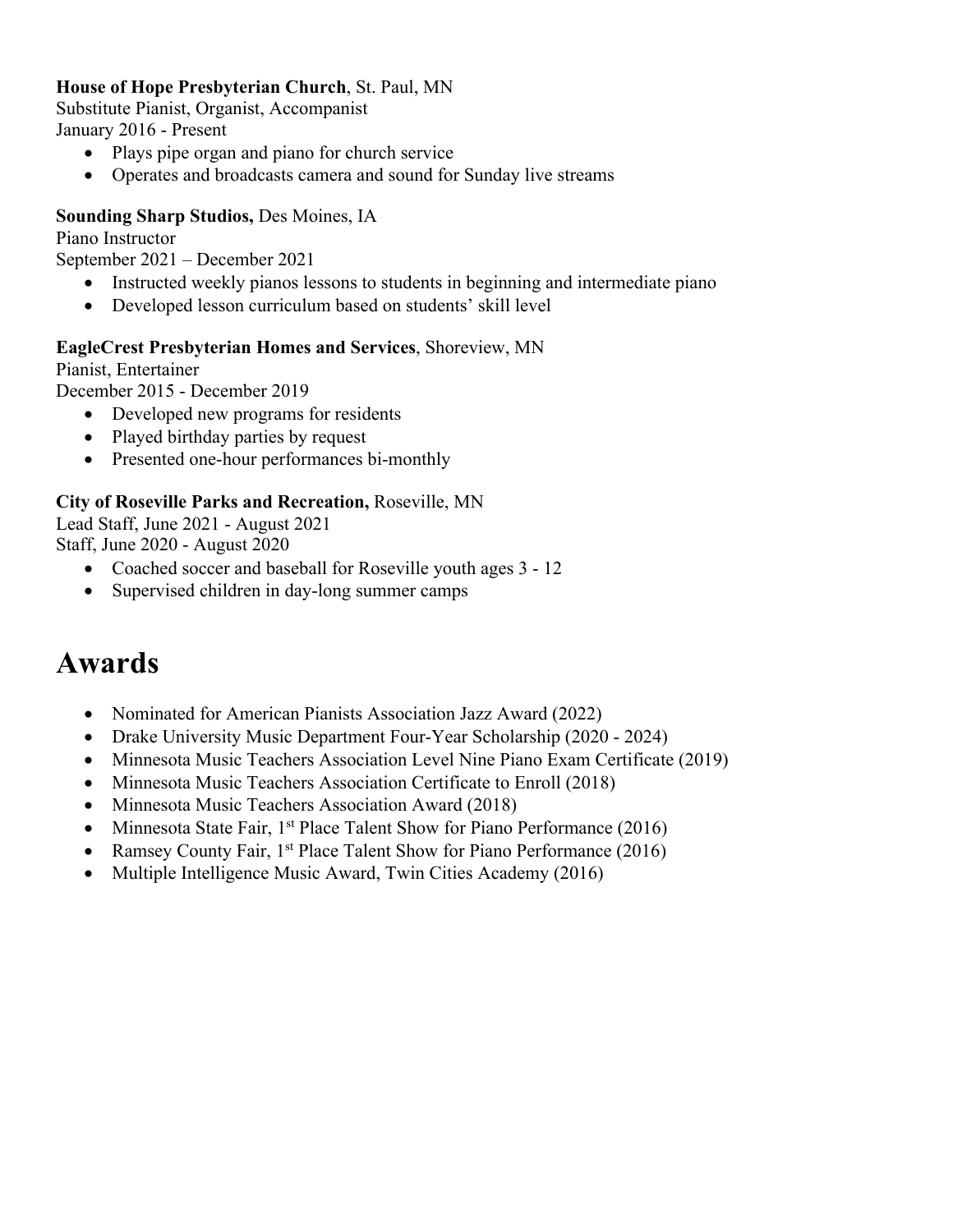# **Festivals & Special Events**

- Pianist for *Sounds of the Season with the Des Moines Big Band* (2021)
- Pianist for Drake University Jazz I Video Productions *Patty and Fred Turner Jazz Center* (2020 present)
- Pianist and Organist for Drake University Wind Symphony Video Productions (2020 2021)
- Musical Director and Pianist for "25th Annual Putnam County Spelling Bee" *Children's Performing Arts Center* (2020)
- Musical Director and Pianist for "Wonderland Groove" *Hook and Ladder Theater* (2020)
- Pianist and Accompanist for "100 Years of Broadway" *Summer Music Fest* (2019)
- Pianist and Music Associate for "Holding On" *MacPhail Center for Music* (2019)
- Pianist and Arranger for "Via Galactica" *Lab Theater* (2019)
- Musical Director and Pianist for "Sophisticated Ladies" *Historic Mounds Theater* (2019)
- Pianist and Accompanist for "Holiday Jazz Festival" *Mall of America* (2018, 2019)
- Musical Director and Pianist for "Love is Just a Game" *North Garden Theater* (2018)
- Pianist for *Mac-Groveland Fest* (2016, 2017)
- Pianist for Dayton's Bluff Music *Arts & Food Festival* (2015)
- Pianist for Como Dockside *St. Paul Music in the Parks* (2015)
- Pianist and Arranger for Bat Mitzvahs and Weddings (2015 present)

# **Churches & Congregational Partners**

- Ambassador Baptist Church, Arden Hills MN
- Capitol Hill Christian Church, Des Moines IA
- Christ United Methodist Church, Des Moines IA
- EagleCrest, Shoreview MN
- House of Hope Church, St. Paul MN
- House of Hope Manse, St. Paul MN
- Johanna Shores, Shoreview MN
- Prior Crossing, St. Paul MN
- Saint Jerome's Church, Maplewood, MN
- United Church of Christ, Saint Anthony Park, MN
- United Methodist Church, Minneapolis, MN

## **Clubs & Venues**

- Grand View University, Des Moines IA
- Hanifl Performing Arts Center, White Bear Lake, MN
- Historic Mounds Theater, St. Paul MN
- Hook and Ladder Theater, Minneapolis, MN
- Iowa Historical Society, Des Moines IA
- Landmark Center, St. Paul MN
- Lehr Theater, St. Paul MN
- MacPhail Center for Music, Minneapolis MN
- Mall of America, Bloomington MN
- Maplewood Community Center, St. Paul MN